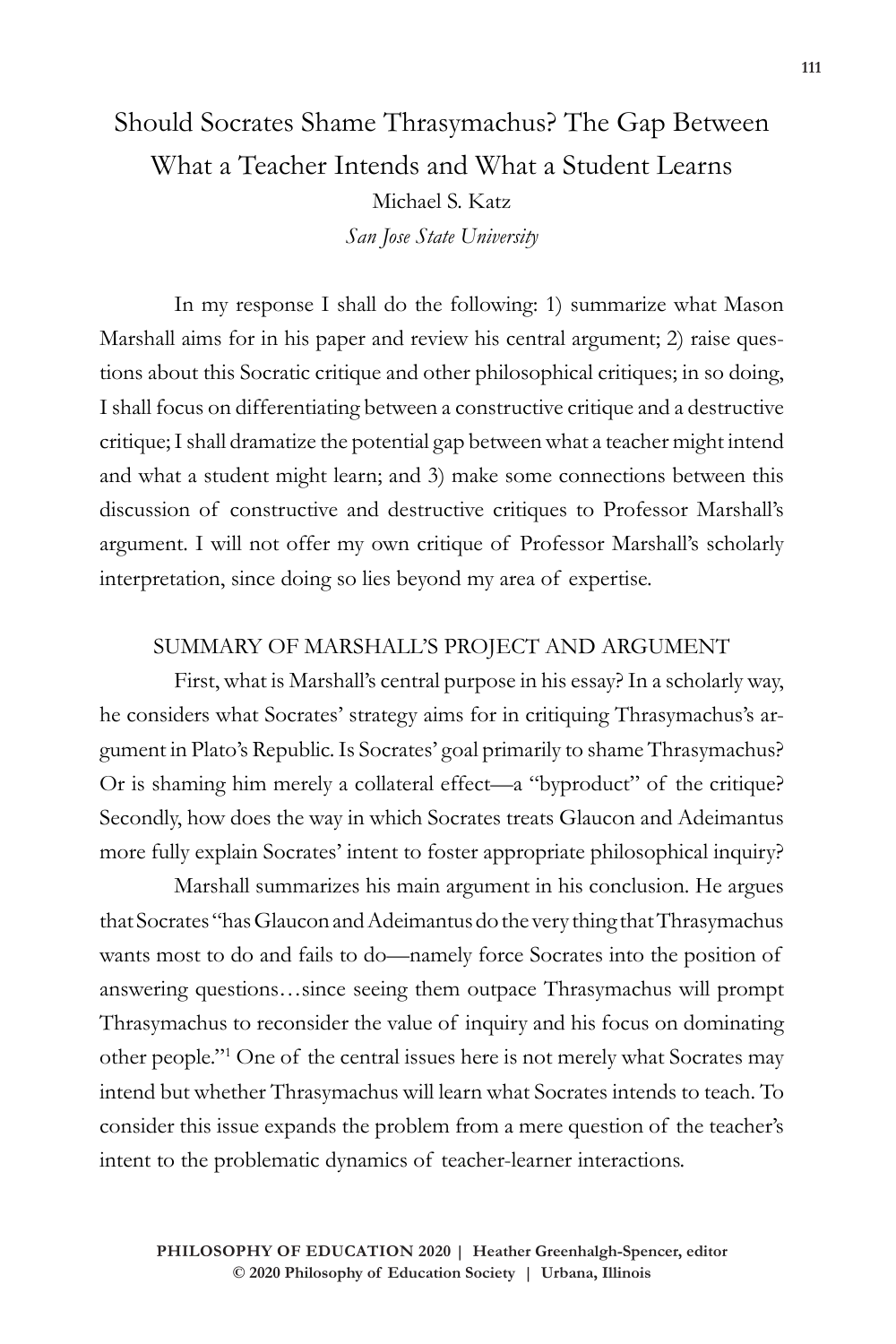## CONSTRUCTIVE AND DESTRUCTIVE PHILOSOPHICAL CRITIQUES

What might distinguish a constructive philosophical critique from a destructive one. To begin with, consider any form of philosophical critique—either indirect Socratic critique or a more direct one. What is the critic's main intent? Does the critique aim to help the person strengthen the argument? Or does it aim to demolish the argument, making it look so weak that it cannot be redeemed? In addition, does the critique make the person more confident that the overall project remains worth pursuing further? Or, does the critique aim to make the person feel so inadequate that she may be incapable of making any decent argument, thus shaming her to abandon the project altogether?

A couple of personal experiences may dramatize the critical differences between constructive and destructive philosophical criticism. First experience: upon entering doctoral work at Stanford in 1970, I attended a philosophy seminar discussion. For the previous three years, I had been teaching high school English. Moreover, I had not majored in philosophy as an undergraduate. Based on the professor's view of my inadequate philosophical background, he had proposed that I be refused entry into the doctoral program. Early on, I made a brief argument—one the professor thought was quite stupid. He responded by mocking me quite harshly. "Katz, before you say anything quite that stupid again, I suggest you read Scheffler's article ""On Slogans'." What was the professor's intent? And what did I learn from it? The professor clearly intended to show disrespect both for my argument (he thought it was "stupid,") and for me as a person (one likely incapable of ever making decent arguments). I viewed this comment as destructive criticism both in its intent and effect. Most of us have witnessed similar, even more extended forms of such destructive critiques, critiques where the critic's intent was not merely to destroy the speaker's argument but to make the speaker feel ashamed for acting as an incompetent, a total fool, one not deserving any form of Kantian respect as an end in herself.

A second experience: years later I sent a colleague a draft of a paper analyzing the concept of "respect for students." My colleague responded with almost eight pages of blistering criticism. At the end, he wrote, "I think your argument here is terribly weak, but why if it was so weak, did I spend so much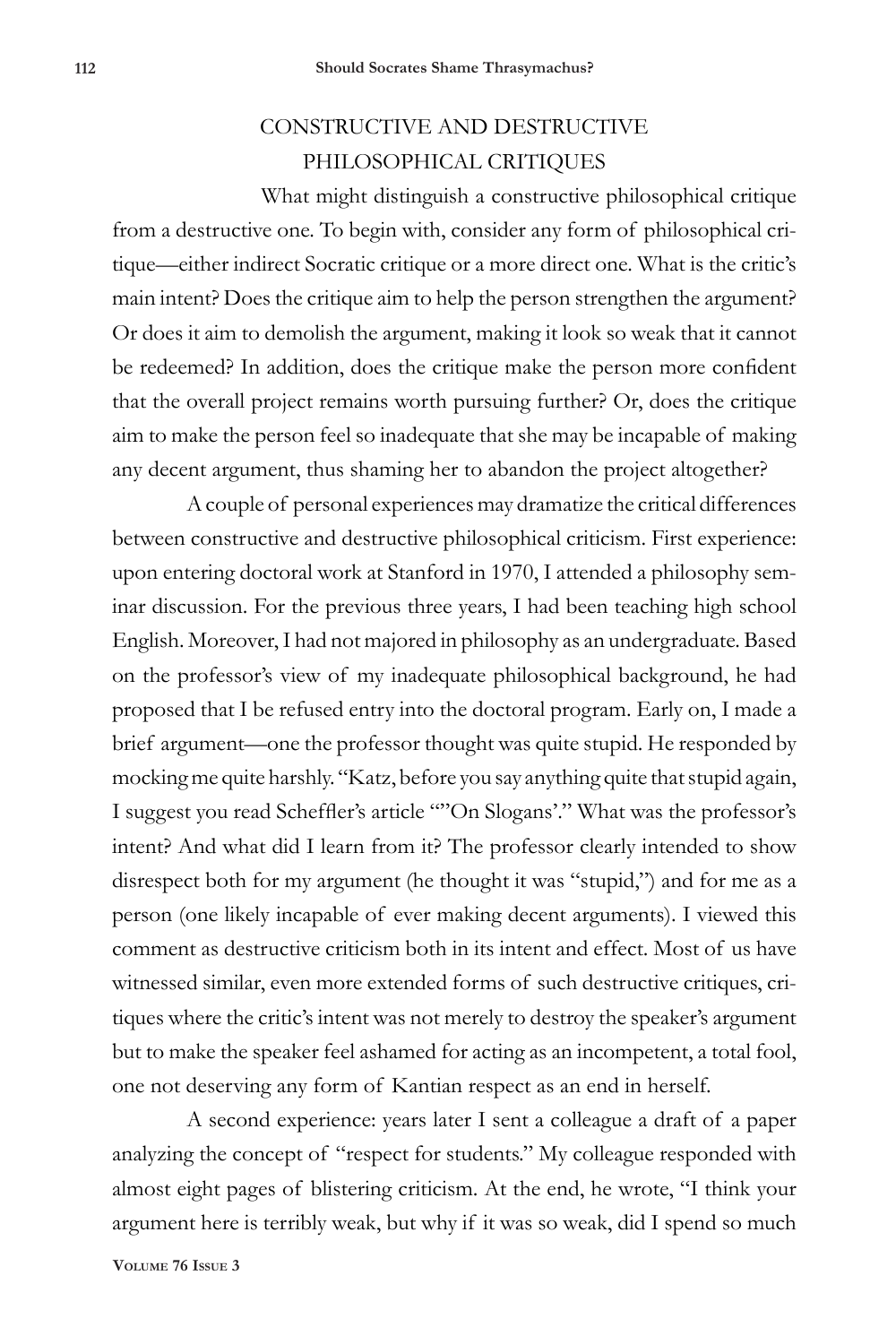effort to criticize it? Simply, because I respect you as a person, I believe you take your ideas seriously, and you can definitely improve your argument when you revise this paper."2 What did my colleague intend? First, he aimed to help me improve my argument; second, he tried to show me respect both as a person and as a thinker, one capable of making decent arguments. Although he did not show me "appraisal respect" for my argument, he did reveal respect for my underlying project of mapping the logical terrain for "respect for persons." Moreover, he showed me Kantian "owed respect" as a worthwhile person, one deserving to be treated as an end in oneself. What do these two examples dramatize about how constructive and destructive criticism differs? The first destructive critique left me certain that I was inadequate and unsure if I might ever become competent. The second example made me question the quality of my reasoning but made me feel worthwhile as a philosopher who could improve my argument and continue to value my project.

## CONNECTING PHILOSOPHICAL CRITIQUE TO MARSHALL'S ESSAY

Distinguishing between constructive and destructive critique can be related to Marshall's detailed hermeneutic interpretation of Socrates' strategy. First, in examining an action, one can ask what intention underlies it. In this case, what was Socrates central intent? Marshall argues Socrates was not primarily aiming to shame Thrasymachus but to heighten the value of philosophical inquiry. Second, we can focus just as well on the effect of Socrates' action. Does he essentially shame Thrasymachus, whether he intended to do so or not? In raising these questions, we can consider how Marshall goes about textual interpretation. Notice that he cites a wide range of critical resources, reflecting on which ones he agrees with, partially agrees with, and disagrees with. And he explains his reasons for doing so.

Marshall does not want to dismiss the effects of Socrates' critique of Thrasymachus—the effects of destroying his argument and shaming him simultaneously. However, by showing us how Socrates treats Glaucon and Adeimantus, Marshall reveals that Socrates aims primarily to foster genuine philosophical inquiry, even if it may, as a byproduct, shame someone.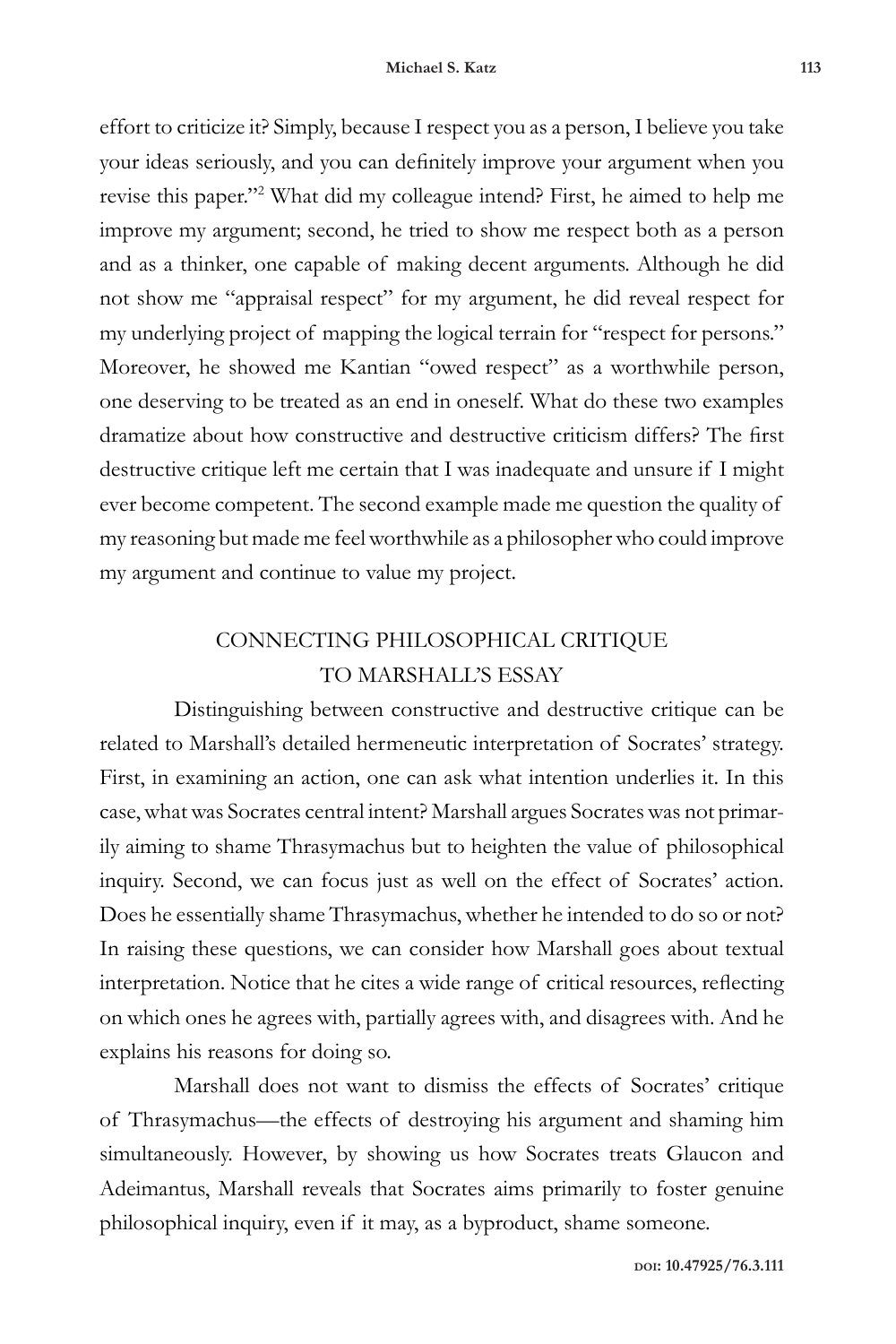Let us briefly consider some nuanced considerations regarding shame. In my view, to "shame someone" suggests making that person feel less worthwhile as a person. In fact, "shame" seems to be the most powerful psychological and moral emotion. If one feels thoroughly shamed as a person, she may want to dig a ditch, crawl into it, and shovel dirt over herself. Shame appears to be the ultimate form of personal disrespect. On the other hand, if one is made to feel ashamed of something she has done—for example, treated another person badly, or less problematically, constructed a very poor argument —she may still be able to maintain considerable self-respect. Marshall seems to argue that while Socrates— in engaging Glaucon and Adeimantus in critical dialogue—may make them feel ashamed not to have made better arguments, he intends no disrespect for them as persons. They are clearly viewed as worthwhile persons, even if they lack insight into the subject of justice. This is how I interpret Marshall's argument.

What is the problem of using the Socratic method or other philosophical critiques? Can we observe potential gaps between a teacher's intentions and the effects of her actions on students? Yes, we can. Remember the Peanuts cartoon in which Linus glances at the summer vacation essay he wrote for Miss Othmar. He sees his grade-—a "D." Overcome by emotion, Linus says to his friend, "Miss Othmar thinks I am a 'D' person." Clearly, Miss Othmar did not intend to make Linus feel like a "D person," but the essay was deeply personal, and poor Linus viewed this grade as personally shameful. For Linus, the grade was more than a gap between Miss Othmar's intent and its effect; for Linus, it was an abyss.

Marshall's essay raises other interesting questions about how what teachers intend may differ from what students learn. For example, how might the teacher's effect on a student being criticized differ dramatically from the effects on others witnessing it? Sarcasm dramatizes this potential gap. The person criticized may feel little shame when treated sarcastically, but other students may feel intimidated and unsafe when sarcasm appears. As a result, I have generally warned prospective teachers to avoid sarcasm.

In summary, Mason Marshall should be praised for a carefully argued essay. His essay invites us to do two very worthwhile things: 1) revisit the bril